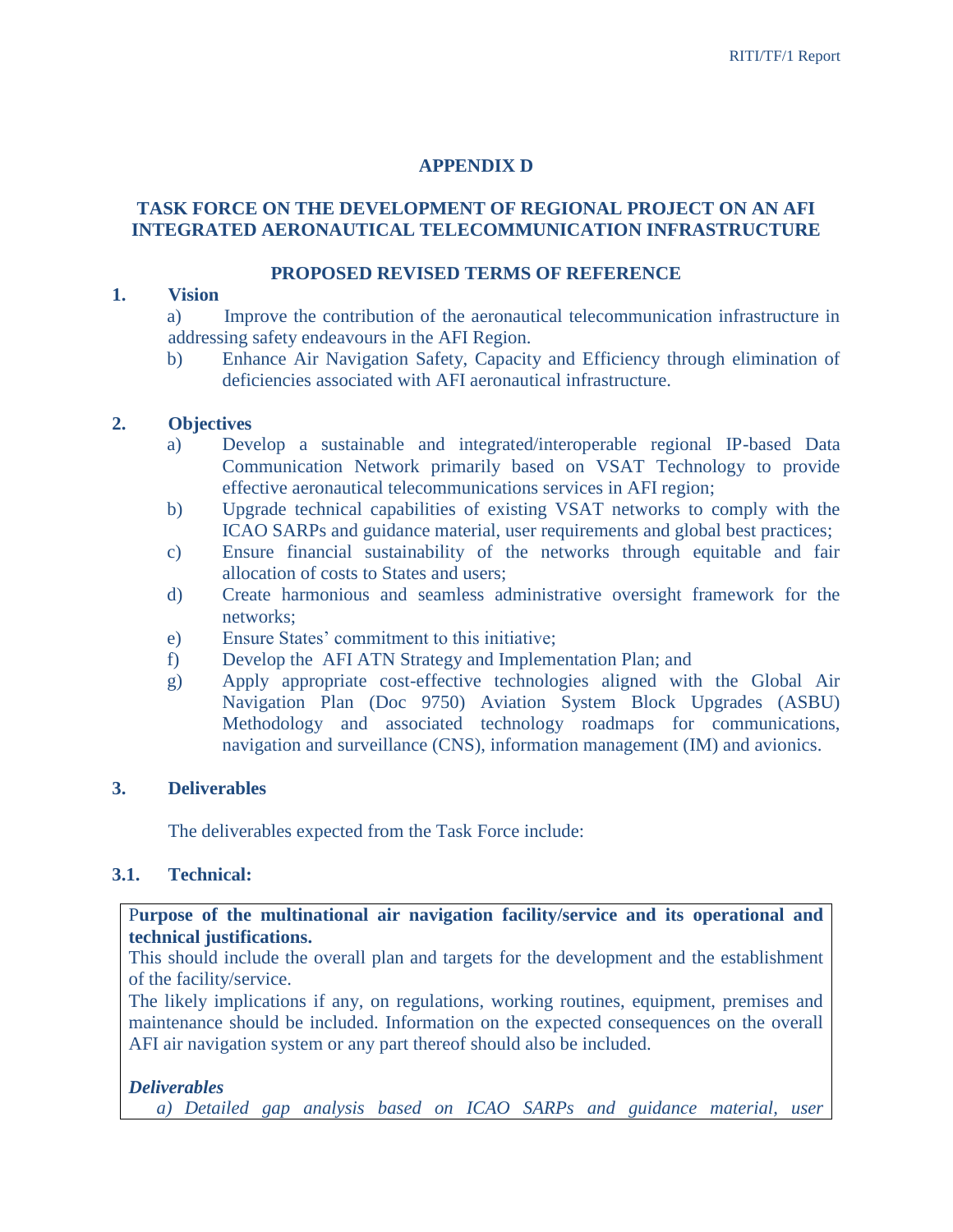*requirements and global best practices;*

- *b) Architectural requirements;*
- *c) Recommendations for a road-map, to be implemented by States; and*
- **d)** *Maintenance.*

## **Need for an amendment to the AFI Regional Air Navigation Plan.**

Assess the need if the establishment of a multinational facility/service will necessitate an amendment to the AFI Regional Air Navigation Plan, to be carried out in accordance with established procedures.

# *Deliverable*

*Amendment proposals to the Air Navigation Plan as appropriate*.

## **Composition of the Technical Team:**

 Egypt, Botswana, Mozambique, Nigeria, Rwanda, France/Reunion, South Africa (**Team Leader**), Swaziland, Tanzania, Uganda, ASECNA, Roberts FIR, IATA,

# **3.2. Financial**

## F**inancial implications and cost-effectiveness.**

Related information should include estimates of the total costs of the multinational facility/service covering, as required, research and development, implementation, operation and maintenance, administration, and capital costs. how all costs incurred prior to the operational phase will be financed; assessing savings which may accrue from the implementation of the facility/service and comparing these savings to the total cost estimates; proposals as to how cost shares of States participating in the provision of the project are to be determined. Also, assessment needs to be provided on impact on users from charges for the facility/service concerned.

### **Financial aspects**

The participation of States in the provision of a multinational facility/service is based on the assumption that any State having supported and agreed to the implementation of such a facility/service and making use of it should also shoulder its respective share of the costs involved.

# *Deliverables*

- *a) Cost estimates;*
- *b) Funding (project teams and integrated network model);*
- *c) Cost recovery methods (cost sharing amongst states, billing); and*
- d) *Maintenance.*

### **Composition of the Financial Team:**

South Africa, France, Kenya, Uganda, ASECNA (**Team Leader**), IATA

### 3.3 **Administrative/Legal:**

**Managerial implications and other contractual aspects**